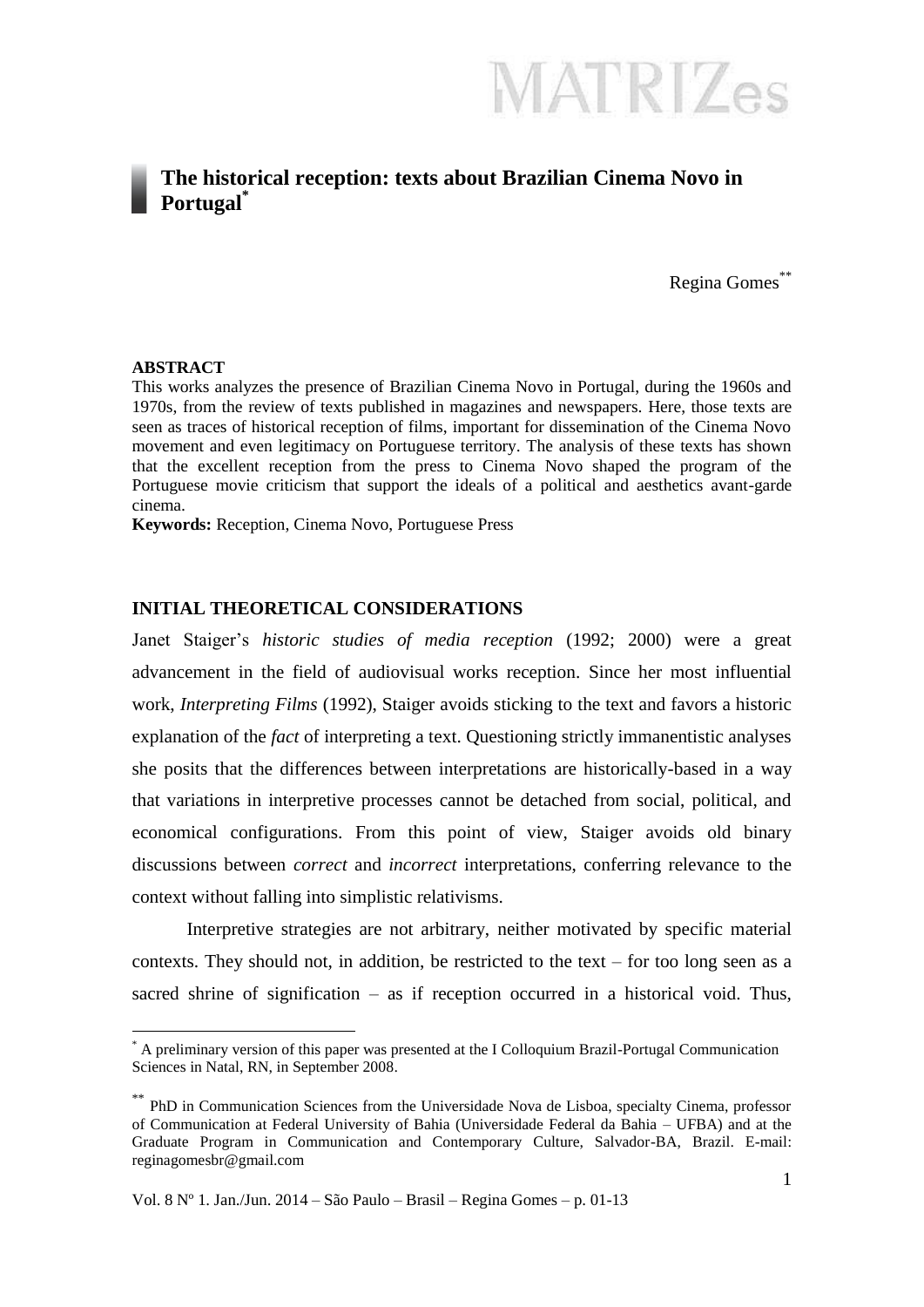Staiger characterizes the reading experience as the interpretive process historically conformed.

Staiger (2000) seeks the answer for a research problem that exceeds audiovisual texts: how can we grasp the receptive experience of works from other times? The German reception aesthetics school would answer with the notion of horizon of expectation (Jauss, 1979), but the fundamental feature of Staiger's historic research (2000) is the use of file material. Drawing upon various types of documents, she is able to imprint strength to the investigation supported by evidence of receptive marks. These are critical reviews, assorted journalistic texts, specialized magazines, bulletins, readers' letters and even gossip columns, seen as sources and vestiges of a place for the experience of reception.

Supported by Staiger's methodology, we believe that analyzing acts of reading inscribed and registered in documents is not only necessary, but crucial to what we call reception study of audiovisual works.

Here we posit that a more attentive look to critical texts helps us understand the dynamics of certain responses in other historic contexts and enlightens the process of reading and interpreting films, and cinematographic schools and movements. In addition, this way of operating with texts clarifies the meanings attributed to certain films and movements in very specific periods and social circumstances.

The way the Portuguese press, mainly the cinematographic press, interacted with texts and contexts to build meanings on Brazilian cinema of the 1960s was fundamental to define the image this cinematography had in Portugal. Texts, critical reviews, editorials, dossiers, *vestiges*, as preferred by Staiger, are revealing of a meeting between Portuguese spectators (the critical as the primary spectator) and the Brazilian films exhibited forty years ago.

#### **THE RECEPTION OF** *CINEMA NOVO* **IN PORTUGAL**

Between the 1960s and the 1970s, there was, in Portugal, a favorable historic configuration to receive Brazilian cinematography. In spite of Salazar's regime and the censorship imposed on some works, Portuguese cinema criticism received the propositions by Brazilian *Cinema Novo* with enthusiasm. Even with the inner division in Portuguese criticism – on the one hand, the militant criticism, a politicized school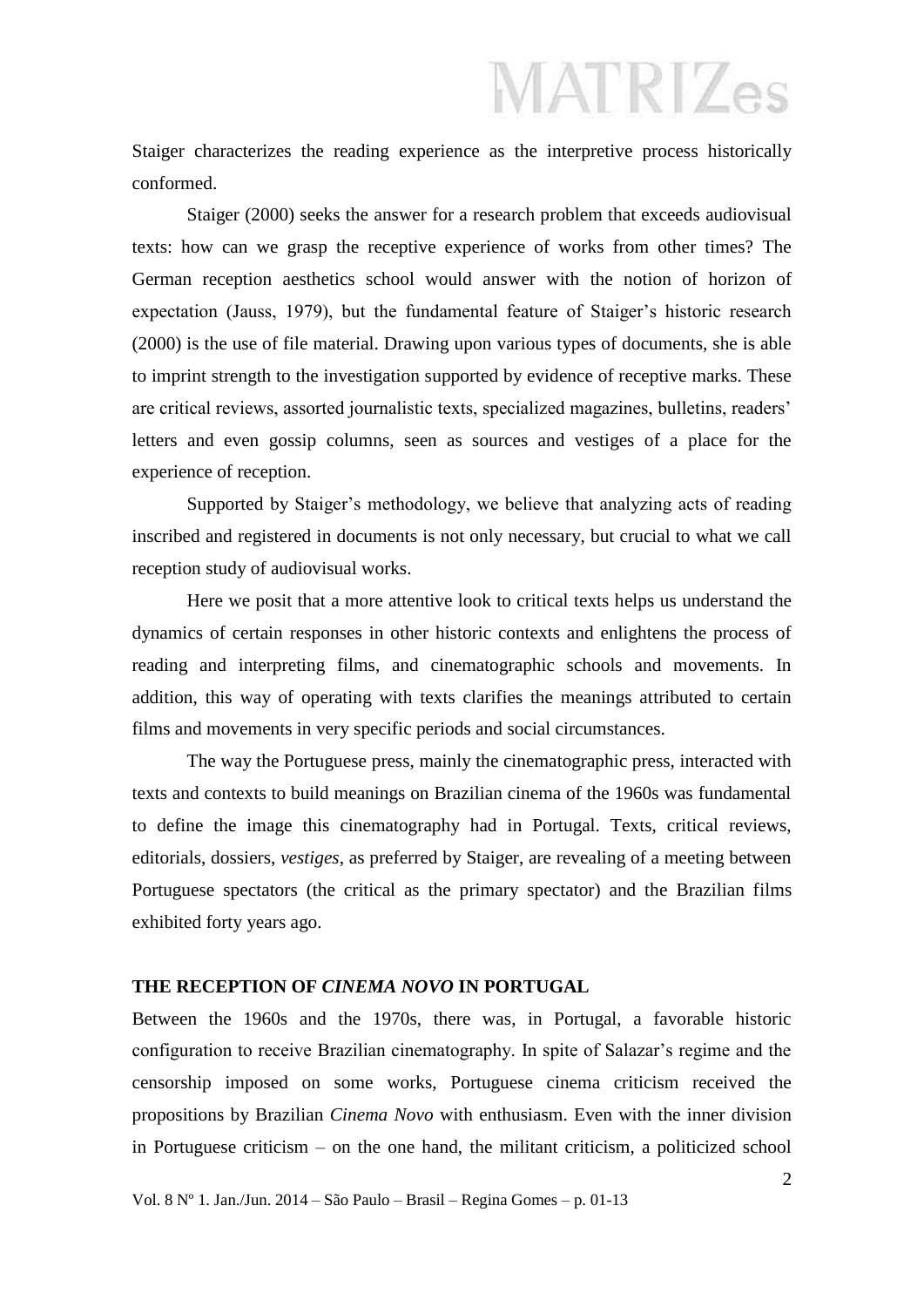influenced by clear Marxist tendencies, mainly gathered around the magazine *Seara Nova*; on the other hand, the school of criticism that emphasized the films' formal aspects, following the guidelines proposed by the *Cahiers du Cinéma*, which could be found in magazines such as *O Tempo e o Modo* and *Jornal de Letras*. The *Cinema Novo* seemed to comprehend both sides of the coin, since this movement advocated for a change both political and aesthetic in scope.

In the then existing atmosphere, receptivity to new cinematographic views were part of the zeitgeist moving the dominant discourse in cinema, mainly European. After the Italian Neo-Realism and French *Nouvelle Vague*,<sup>1</sup> it was the third world cinema that interested specialized publications. According to Ismail Xavier:

In cinematographic high modernism, say 1960-70s, any proposition of an alternative cinema brought a horizon of changes both in cinema and society (and it was not necessary to link experiments or vanguards to socialism), since protesting and looking for what is different was creating a new institutional space for cinema discussion (2003:145).

In Lisbon, Portuguese new cinema claimed for changes, for a cinema that valued its roots through formal research on experimentations in the cinematic language. The form was cinema's matter. On the other hand, ideological issues always appeared at intellectual discussions, mainly due to the context lived by Portuguese society. This twofold valuing of style and political protest was extremely receptive to Brazilian cinema.

Institutional conventions on Portuguese cinema press favored an attentive coverage of cinema in general and Brazilian cinema in particular, whereas newspapers, due to institutional limitations, were no longer a proper space for articles and dossiers on varied cinematographic movements around the world. Therefore, magazines provided a more permissive space to a kind of informative and argumentative discourse on cinematographic views highlighted at the time, which also occurred in France (Figueirôa, 2004: 58-81). In the case of Brazilian cinema in Portugal, the generalist texts of magazines as *Plateia*, *Celulóide* e *Seara Nova* are to be considered. The

1

<sup>1</sup> More on the subject in Alexandre Figueirôa's intriguing *Cinema Novo*: a onda do jovem cinema e sua recepção na França. São Paulo: Papirus, 2004. The author posits that the European historic context, in particular the French, was decisive for the prestige of Cinema Novo around the world.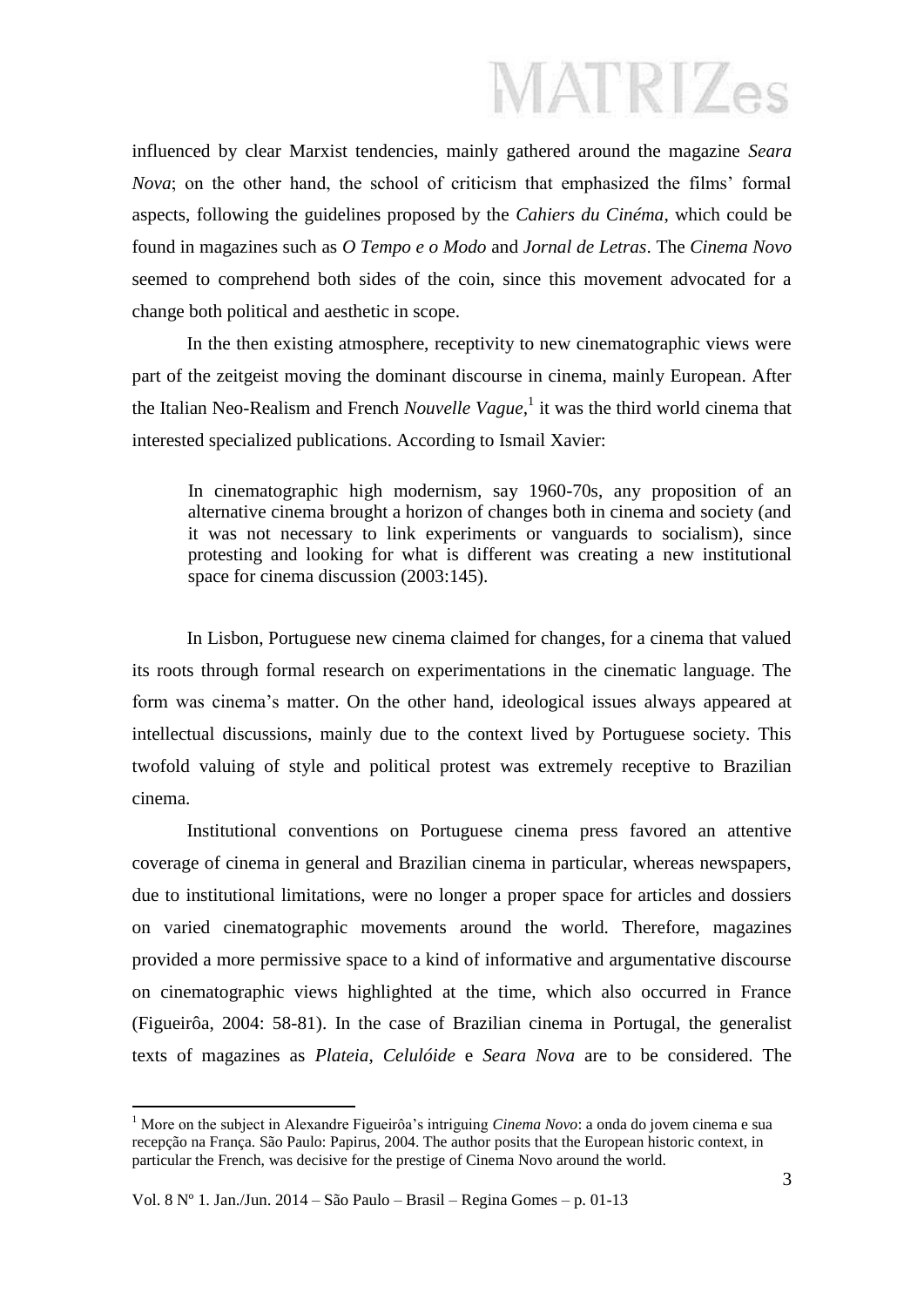*Celulóide* magazine gave special room to Brazilian cinema of the sixties, seventies and eighties, having among its regular collaborators the critics Carlos Vieira e Adhemar Carvalhaes. In spite of their being Brazilian, their texts had an educational dimension, often promoting Brazilian cinema for the magazine's readers.

In 1964, Jaime Rodrigues Teixeira wrote an article called *Uma abordagem crítica do cinema novo brasileiro* (A critical approach to Brazilian *Cinema Novo*) which, on the one hand, provides a good account of external and internal conditioning factors to the movement; but, on the other, did not clarify many of its main features, probably due to the movement's still inchoate aesthetics. Portuguese readers and critics nevertheless got in touch with the new Brazilian cinematographic experience, although *Vidas Secas* by Nelson Pereira dos Santos, one of the movement's most representative works, would only be displayed in 1966 at the III Festival Internacional de Arte Cinematográfica de Lisboa (Lisbon International Festival of Cinematographic Art) and would enter the commercial circuit only one year after.

Texts of generalization in these magazines did not follow a pattern. Each critic and reviewer would use different criteria, but these discourses generally aggregated information and opinion. In June 1966, Fernando Duarte, in his editorial for *Celulóide*, claimed for a Portuguese-Brazilian *Cinema Novo*. With a persuasive sentence right in the beginning, "*Cinema Novo* is a universal phenomenon" (Duarte, 1966: 1-2) not only does the text welcomes Brazilian *Cinema Novo* as it also asks for an association between this movement and Portuguese *Cinema Novo*: "In Portugal and Brazil, a Portuguese-spoken New Cinema speaks a universal language, and it will surely succeed." (Duarte, 1966: 2). Comparing Paulo Rocha's *Verdes Anos*, Fernando Lopes's *Belarmino*, Faria de Almeida's *Catembe* and António de Macedo's *Domingo à Tarde*  with Glauber Rocha's *Deus e o Diabo na Terra do Sol*, Ruy Guerra's *Os Fuzis*, or Nelson Pereira dos Santos's *Vidas Secas*, the editorial advocates for a Portuguese-Brazilian *Cinema Novo*, urging distributors to screen Portuguese movies in Brazil and Brazilian movies in Portugal. The identification and acceptance of Brazilian cinematography by the magazine reveal the good image that the Brazilian cinema had in the Portuguese in the period, as well as the obvious promotion of the movement of *Cinema Novo.*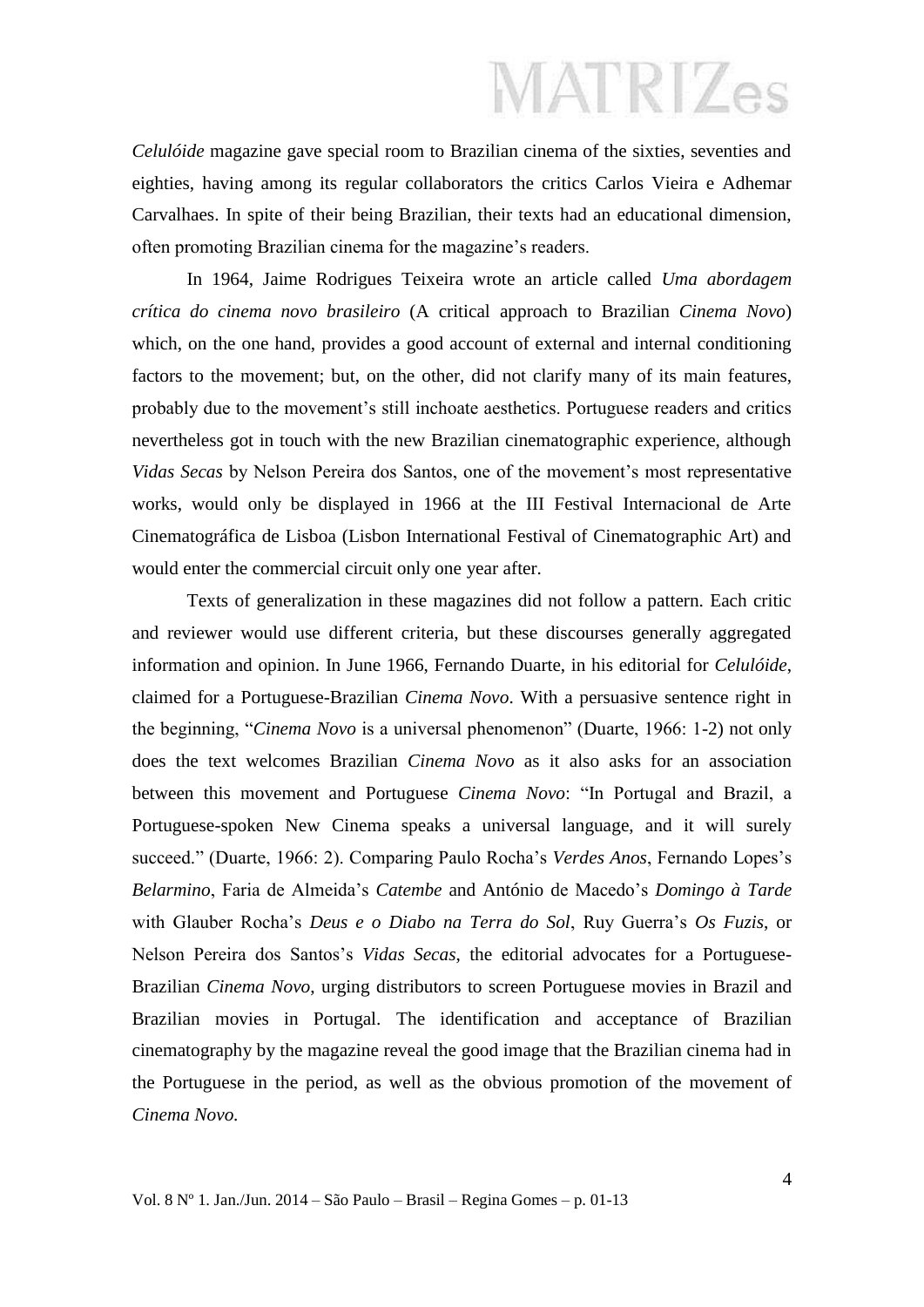With a column dedicated to Brazilian cinema that stretched to the eighties, *Celulóide* provided a panorama of cinemas considered as peripheral to the Hollywood epicenter. The magazine, through the organization of its discourse and themes, drew the attention of its readers to these revolutionary cinemas, in the political and aesthetic vanguard whose affinity to the new Portuguese cinematography was to be expected. These generalist essays were strongly marked by the context that surrounded them whether in the intellectual agitation of the reflection on the need of a new type of cinema, or in the conception that this new cinema could encourage a critical awareness in society. Portuguese critics often considered *Cinema Novo* as a political cinema par excellence, which agreed with the view of ideological resistance of the criticism whose politicization of its account was part of the European historical map. The situation of poverty and human exploitation in North-Eastern Brazil, a theme associated with *Cinema Novo* (*Vidas Secas, Os Fuzis, Deus e o Diabo na Terra do Sol*) were paradigmatic for the deconstruction of the elitist, bourgeois and urban view of North-American movies.

Brazilian films, not only of this period but also those of today, are largely exhibited in festivals or retrospectives promoted by institutions associated to arts and cinema. The critic Francisco Perestrello expresses, in the *Celulóide* magazine, his discontentment with the weak presence of Brazilian cinema in Portuguese commercial circuit:

There is, then, the need of divulging Portuguese and Brazilian cinemas, those of our language, not by forcing or obliging its projection – since it would benefit both good and bad movies – but mainly by promoting it through grounded initiatives that are maintained over time, able to spawn sound publicity, attracting the public's attention and focusing their interest (Perestrello, 1974: 13).

Data of our research show that, in the sixties, only two Brazilian movies reached the commercial circuit in Lisbon. However, this excitement already exalted a cinematography which, although with few movies in Portuguese territory, had conquered its *citizenship in cinema's republic*, in the words of Ismail Xavier and had already left a mark in national and foreign festivals. Moreover, this mark was good,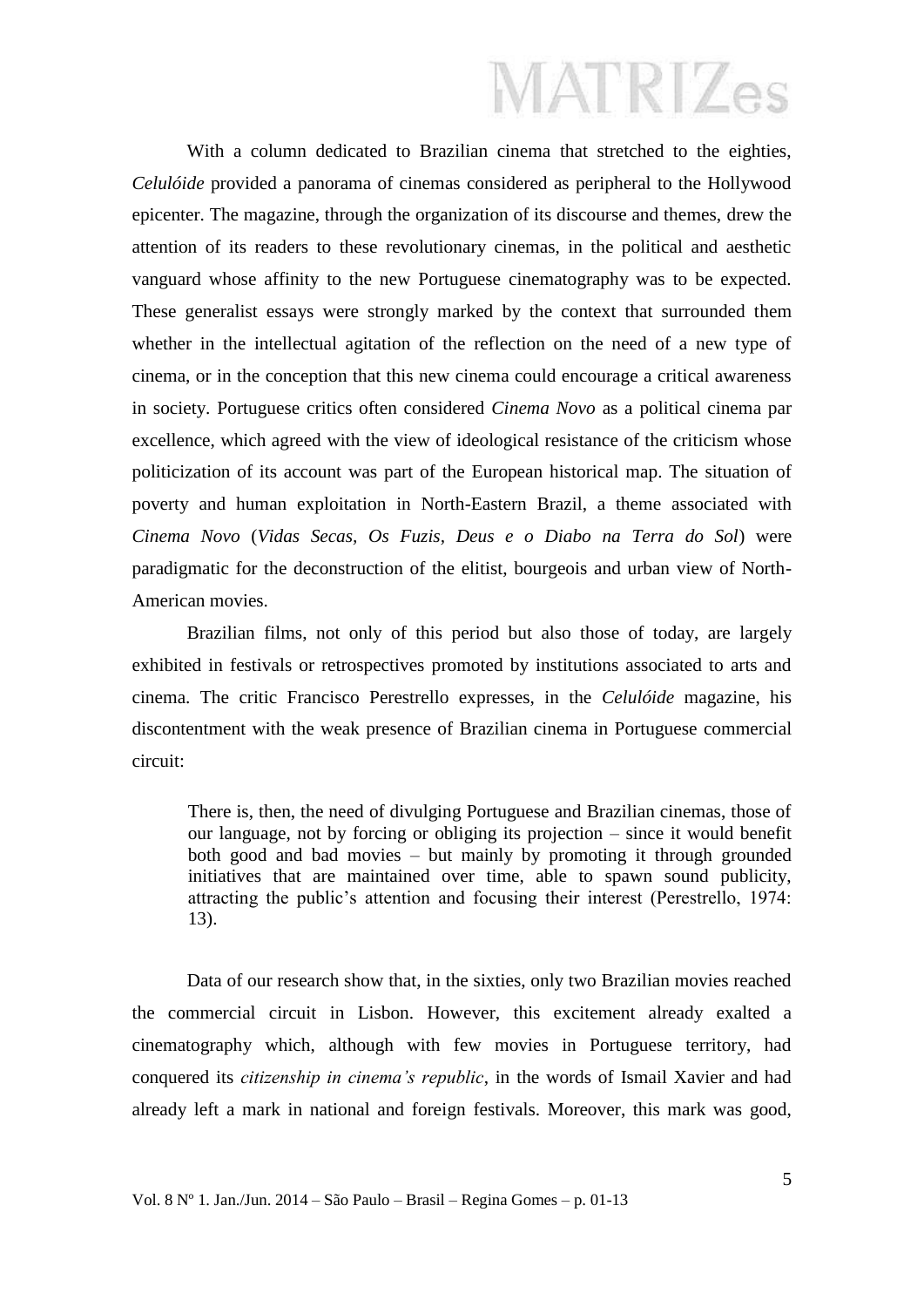mainly that of Cinema Novo and Glauber Rocha, Nelson Pereira dos Santos, and Ruy Guerra. There is the idea that only Cinema Novo stood for Brazilian cinema.

The fact must be added that this *art cinema* circuit is very effective in establishing a dialogue with the culture of festivals and expositions in universities and special projection rooms. Particularly in the case of Cinema Novo, the channels of promotion were primarily those which included movie enthusiasts, opinion makers, and a loyal public which could legitimate cultural movements. The 1st *Festival do Cinema Brasileiro em Portugal* (Festival of Brazilian Cinema in Portugal), as the 1<sup>st</sup> Retrospectiva do Cinema Brasileiro (Retrospective of Brazilian Cinema) and the 1st Semana do Cinema Brasileiro (Brazilian Cinema Week), acted as dissemination and legitimating channels for Brazilian cinema, which, despite a set of problems, exposed, often first hand, films already famous in Brazil but unknown to Portuguese movie fans.

In the first festival in Lisbon (in the Império and Estúdio projection rooms) from 17 to 24 March 1971, the repercussion was widely covered by the press, spawning numerous critical evaluations on the event, sponsored by the Brazilian Embassy in Lisbon. With rooms teeming with watchers, the critics saw two weaknesses in it: its disorganization in the projection schedule and the absence of significant works linked to Brazilian Cinema Novo. The critic Afonso Cautela showed this dissatisfaction in the *Diário Popular:*

In a piece published in the last number of *O Século Ilustrado*, Fernando Gil wrote that from the program of the *Festival de Lisboa*, only two movies, *Os Herdeiros* and *Macunaíma*, could be placed within Brazilian Cinema Novo, to which he added, in a second line, *Fome de Amor*, *Os Deuses e os Mortos*, *Vida provisória* and *Memória de Helena* (Cautela, 1971: 3).

The absence of important films linked to the movement and, above all, to Glauber Rocha, was indeed a motive for protest in the festival. On the other hand, even in face of this absence, the presence of unseen Brazilian movies in Portuguese territory helped for a greater disclosure of Cinema Novo. In *Diário do Lisboa*, the reviewer Oliveira Pinto published seven articles, all in March 1971, on themes related to the Festival, but overall on Cinema Novo, followed by interviews with the moviemakers who took part in the movement. On his turn, Carlos Pina expressed that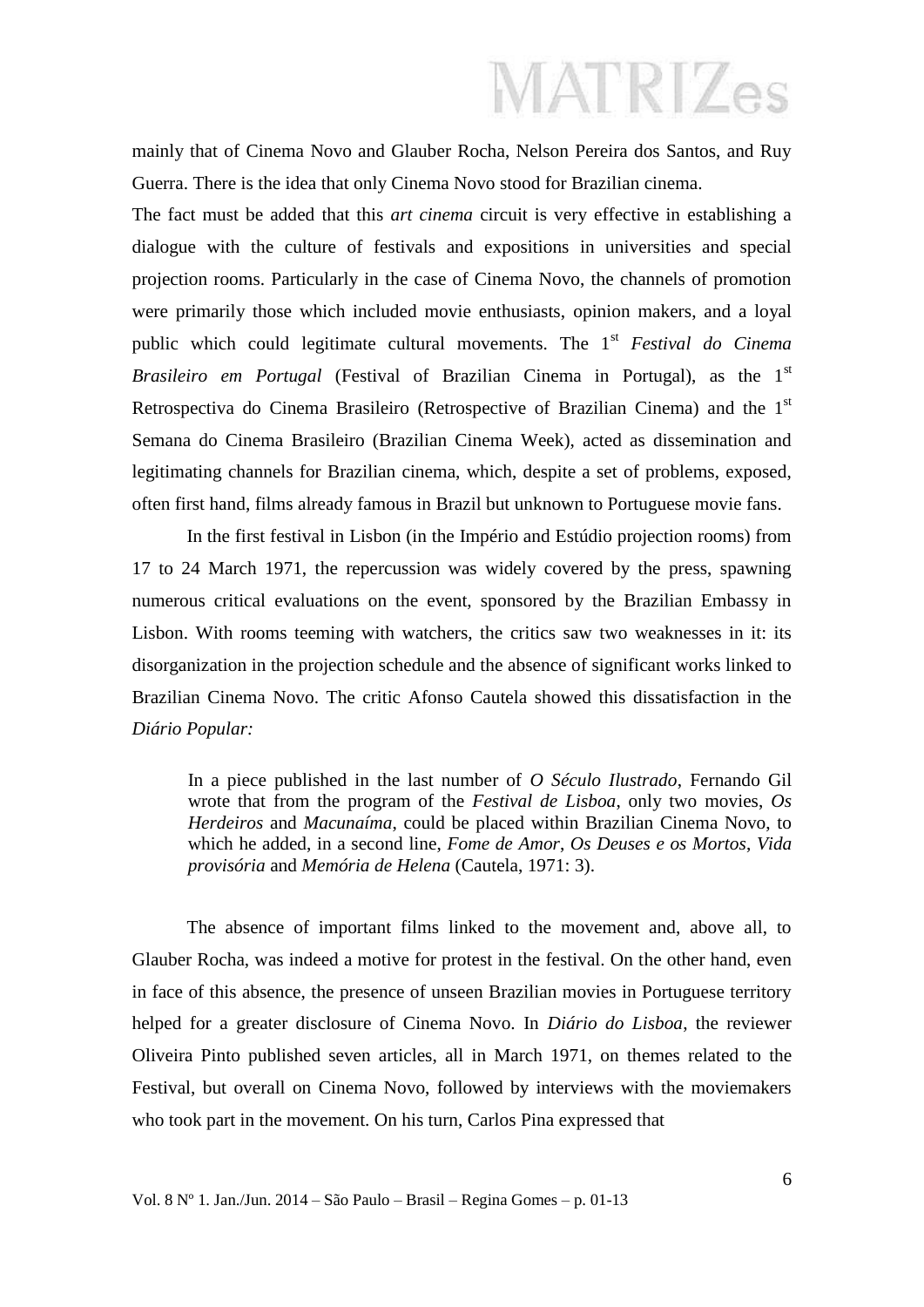beyond social-political reality of a heterogeneous country, this first Festival of Brazilian cinema may open a variety of paths. The vision of a sui generis Brazil (that most Portuguese citizens do not have) may be replaced with the perception of something very strong already produced by this same Brazil or (what is most important) with what it still has to give us (Pina, 1971: 8).

One year after the  $1<sup>st</sup>$  Festival, another event marked the presence and promotion of Brazilian cinema in Lisbon. It was the  $1<sup>st</sup>$  Retrospectiva do Cinema Brazileiro, occurred in March 8-22 1972 at the Cinemateca Nacional (Palácio Foz) organized as well by the Brazilian Embassy. And the  $1<sup>st</sup>$  Festival, this retrospective had a great public:

Yesterday something occurred that many people would judge impossible. The first morning hours, many hundreds of persons, mainly young, formed lines that filled the sidewalks of Palácio Foz, expecting for tickets to watch an amazing movie called *Macunaíma* (Pina, 1972: 8).

And, contrarily to what happened last year, for the first time a Glauber Rocha movie was exhibited in Portugal, *Antônio das Mortes* (*O dragão da maldade contra o santo guerreiro*, title in Brazil), which effectively contributed for a greater discussion on Cinema novo. In 1973 another Semana do Cinema Brasileiro took place (10-14 December 1973), but the attempt to maintain the event in the cultural scenery did not succeed in the following years.

In addition to the festivals, the dossiers, a common practice in some magazines, also exposed these new cinematographies. In 1965, the *Seara Nova*<sup>2</sup> publishes *Descoberta dos Cinemas da Fome*, wherein Brazilian Cinema Novo is seen as a true revolution, comparable only to Italian Neo-Realism. The text stresses the character of social commitment and authenticity of the movement which tries to protect national roots and reflect on the *cinema of hunger*, in a clear allusion to the manifesto signed by Glauber Rocha. In spite of a certain lack of knowledge in data presented (such as calling Ruy Guerra a black director and affirming that in Brazil there is no racial prejudice), Michel Capdenac showed his defense of a contemporary cinema, of aesthetic and politic

<u>.</u>

<sup>&</sup>lt;sup>2</sup> Seara Nova. n<sup>o</sup> 1437, July 1964: 216-217. The text seems to be the translation of French critic Michel Capdenac, here considered for its disclosure and good reception of Cinema Novo in Portugal.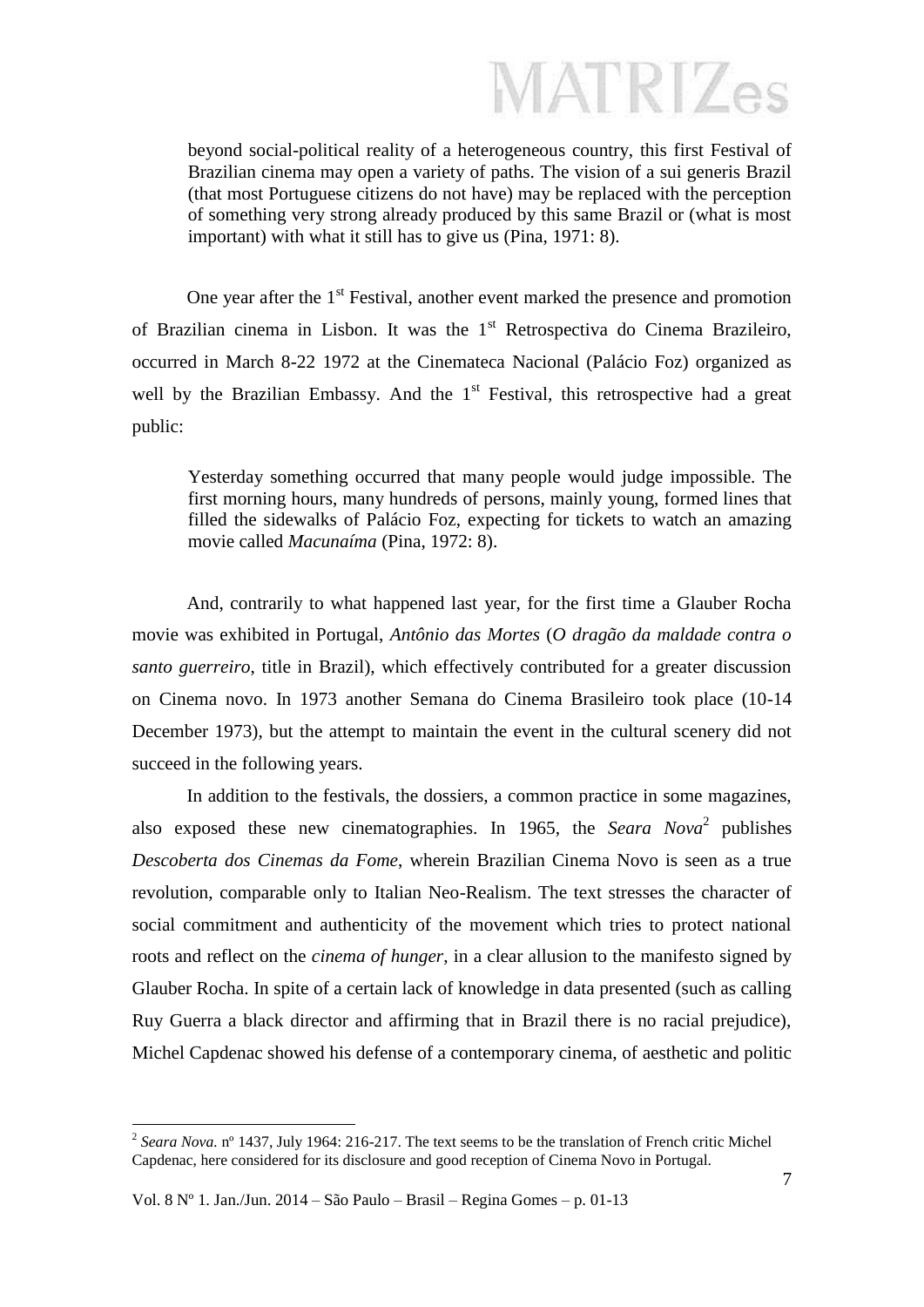vanguard, which provided a contrast to the artistic decline of more developed cinematographies, a cinema of hunger.

Capdenac's talk signals a trend in European cinema criticism, particularly the French, to *discover* and support cinematographies from the third world, in a period in which French critics saw the *Nouvelle Vague* as an already declining movement (Figueirôa, 2004). The text also shows sympathy toward the militant trend in cinema that will have its peak in the seventies, in tune with the editorial character of the Marxist-oriented *Seara Nova*.

The popular *Plateia* also welcomed Brazilian cinema, mainly in the seventies. The magazine reserved a space to Brazilian cinema in Portugal and Glauber Rocha's passage through Lisbon,  $3$  attracted by the April 25, was registered by it, exhibiting a manuscript note by Rocha with a message to Portuguese cinema fans:

Portuguese filmmakers should overcome the divisions established in 50 years of Fascism and reach economic and political unity, which is the fundamental revolutionary factor. The great master of Portuguese cinema is Manuel de Oliveira. And the young authors will be guided by his light. In Portugal, the Cinema Novo of the 1970s will have its birth (Plateia, 1974: 24).

The critics' support to Rocha was visible with the exhibition of his movie *Terra em Transe*, released after portuguese censorship. It is doubtless that after the Carnation Revolution, the journals were open to more politicized cinemas and *Plateia* published many dossiers. In one in particular,  $4$  the magazine reserved 13 pages to Brazilian cinema and, in spite of showing new tendencies, such as the comedy of manners and the marginal cinema, they are always confronted with Cinema Novo. Teresa Barros Pinto, in the article *Uma personalidade ímpar do cinema brasileiro*, acknowledges not only political, but also aesthetical dimensions visible in the works of Glauber Rocha.

Reducing Rocha's movie to an exclusively political reading of Brazilian reality would mean to ignore all the wealth and imagination of his cinema and certainly twist the true dimension of his thought and cinematographic practice (Pinto, 1975: 62).

1

<sup>3</sup> By that time, Glauber Rocha took part in the collective movie *As armas e o povo* with a group of Portuguese filmmakers such as Fonseca e Costa, Eduardo Geada, João César Monteiro, Luís Galvão Telles, António-Pedro Vasconcelos and others.

<sup>4</sup> *Plateia.* nº 748, June 3 1975.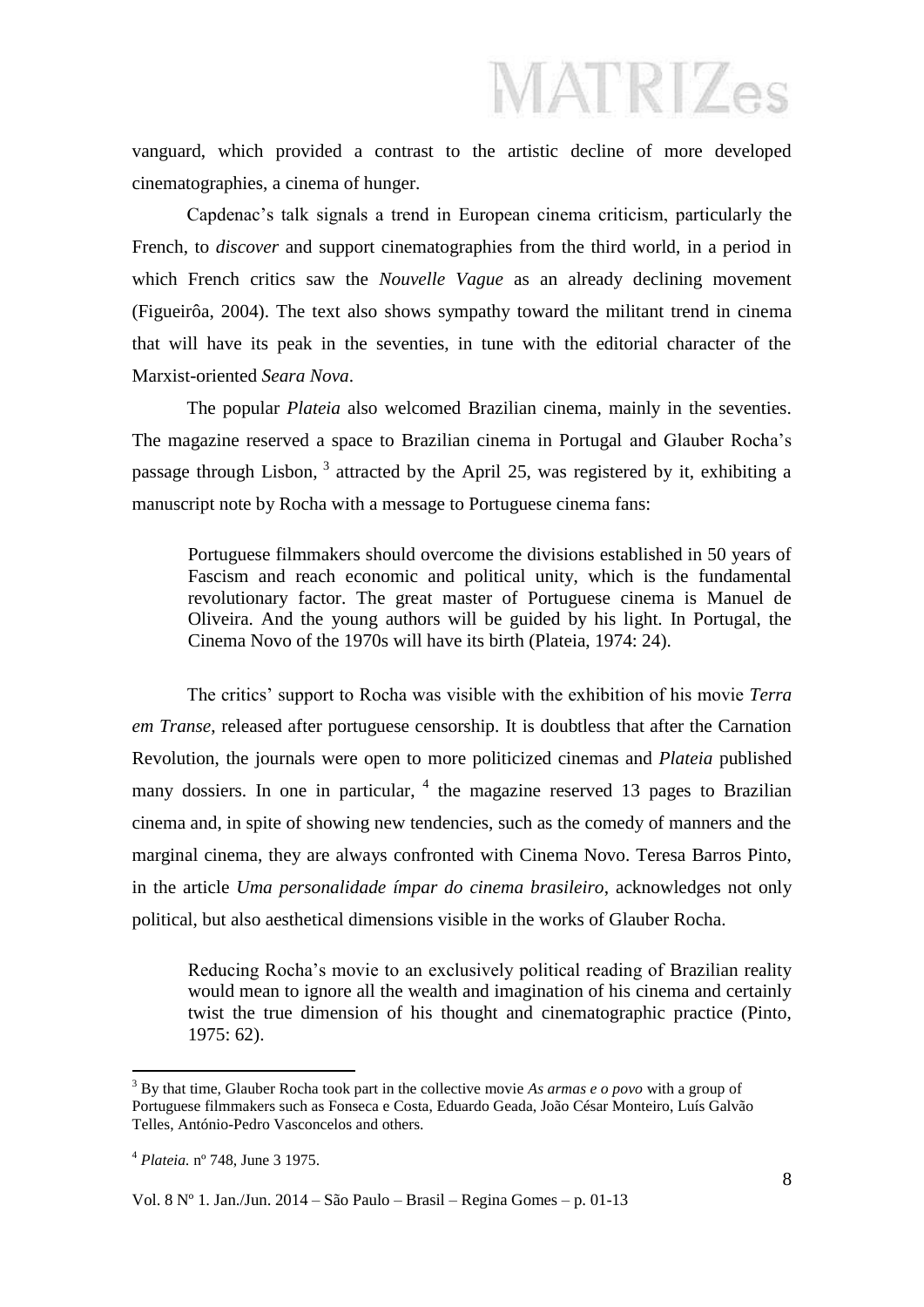Cinema novo pleased both the militant and the formalist critic, the *Positif* and the *Cahiers du Cinéma*, *Seara Nova* and *Plateia*. And its reception could not be better in Portugal.

Interviews with Brazilian filmmakers complemented this Picture of openness and receptivity to Cinema Novo. Inserted generally in the movies' premiere, they worked as a pathway for introducing (for critics and public alike) not only the film being exhibited, but the whole work of the interviewee. The filmmakers themselves, through interviews and other contacts with the critics, spread the ideals of Cinema Novo. Glauber Rocha was certainly the most influential due to his manifesto *A Estética da Fome.*<sup>5</sup> Rocha was frequently interviewed by French and Italian movie magazines to disclose his *cinema of hunger* and at least one of them was translated and published in Portugal by the critic A. Roma Torres in the collection *Cinema, Arte e Ideologia* in 1975. <sup>6</sup>

Filmmakers and their projects were in tune with the authors' policy of showing formal unity and thematic aggregates of their works. For Eduardo Geada:

Once the critics aim to reveal and value the filmmaker's personal discourse, it is not strange that most specialized and generalist magazines used as much space for interviews and biofilmographies as that dedicated to film analysis. If the interview has a secondary role to criticism, it is precisely because it allows the reviewer to decipher the author's intentions in their origin, thus securing their own opinions" (Geada, 1987: 143).

In other words, the critic, in using the interview, grants his discourse more authority.

Other means of communication, as anthologies, also helped in divulging and valuing Cinema Novo in Portugal. One of them<sup>7</sup> presents the translation of a text by Glauber Rocha published in the *Cahiers du Cinéma in 1968* named *O Cinema* 

Vol. 8 Nº 1. Jan./Jun. 2014 – São Paulo – Brasil – Regina Gomes – p. 01-13

<u>.</u>

<sup>&</sup>lt;sup>5</sup> Thesis presented during the discussions on Cinema Novo at the retrospective in Resenha do Cinema Latino-Americano em Genoa in January 1965.

<sup>6</sup> This interview was named *Estética da fome e cinema de arte*, translated from Rocha's interview with *Cahiers du Cinéma*, n. 214, July and August 1969 and republished in Portugal by Roma Torres (1975: 242-255).

<sup>7</sup> *Cadernos de Cinema*: Novo Cinema, Cinema Novo. Lisboa: D. Quixote, 1968: 75-86.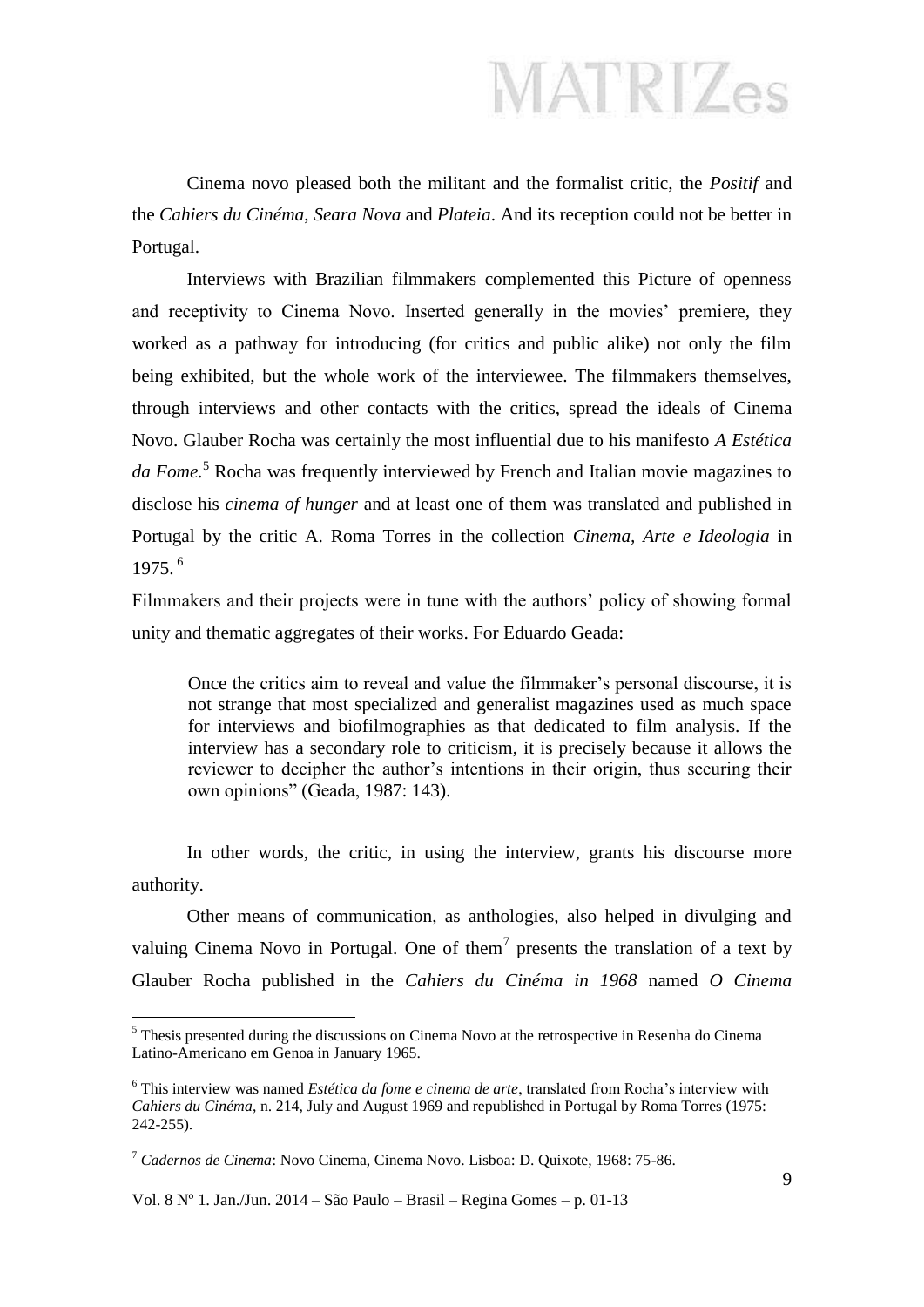*Tricontinental*. The texts defends the cinema produced in Asia, Africa, and Latin America and tries to explain, with its baroque style, what is Cinema Novo as a cinema whose aesthetics is more linked to ideology than technique. The anthology also brings the article *A Batalha do Cinema Novo* by Louis Marcorelles, the famous writer for the *Cahiers du Cinéma* who was the leading voice in promoting and defending Cinema Novo in France.<sup>8</sup> Marcorelles draws the critics' attention to the new cinema springing in Brazil, Canada, Hungary, Czechoslovakia, Greece and other countries. These cinemas shared a *ridiculous budget*, politic ambitions, contexts of their own outside Hollywood, a baffling style, a formal disorder that should not be despised by more traditional critics. It is interesting to notice how these publications, vouched for by the prestige its writers, and conferred authority to the information on these cinematographies. This authority was not seldom supported by Portuguese intellectuals such as Eduardo Lourenço, author of *O Cinema Novo e a mitologia brasileira,<sup>9</sup>* an essay written for the Semana do Cinema Brasileiro in Nice, 1967.

In this essay, Lourenço affirms that this new cinema has a deep character of *honesty* and:

is marked above all by this tone of intimate communion with the matter treated, be it the backwoods or urban reality, sons of a critical authenticity and a seriousness compared to which realizations of other kind and reach seem suspect. It is clear that the secret of this seriousness lies in the ideological attitude and the profound criticism to which these young filmmakers have submitted the previous Brazilian cinema as an alienating element for the Brazilian view of Brazil (Lourenço, 1987: 81).

Even if he reaffirms the critical-ideological attitude of the movement, Lourenço also points to a diversity "at the decisive aesthetic level, that of form through which the unique elements are revealed" (Lourenço,1987: 83). This original profile of formal and thematic composition and the creation of a language combined with the lack of financial resources met the wishes of the cinema criticism at the time.

Vol. 8 Nº 1. Jan./Jun. 2014 – São Paulo – Brasil – Regina Gomes – p. 01-13

<u>.</u>

<sup>&</sup>lt;sup>8</sup> More on the importance of Louis Marcorelles for the disclosure of Cinema Novo in France in Alexandre Figueirôa's book *Cinema Novo*: a onda do jovem cinema e sua recepção na França*.* São Paulo: Papirus, 2004.

<sup>9</sup> Republished in Portuguese in the catalog of the cycle of Brazilian cinema, occurred at the Fundação Calouste Gulbenkian, in 1987.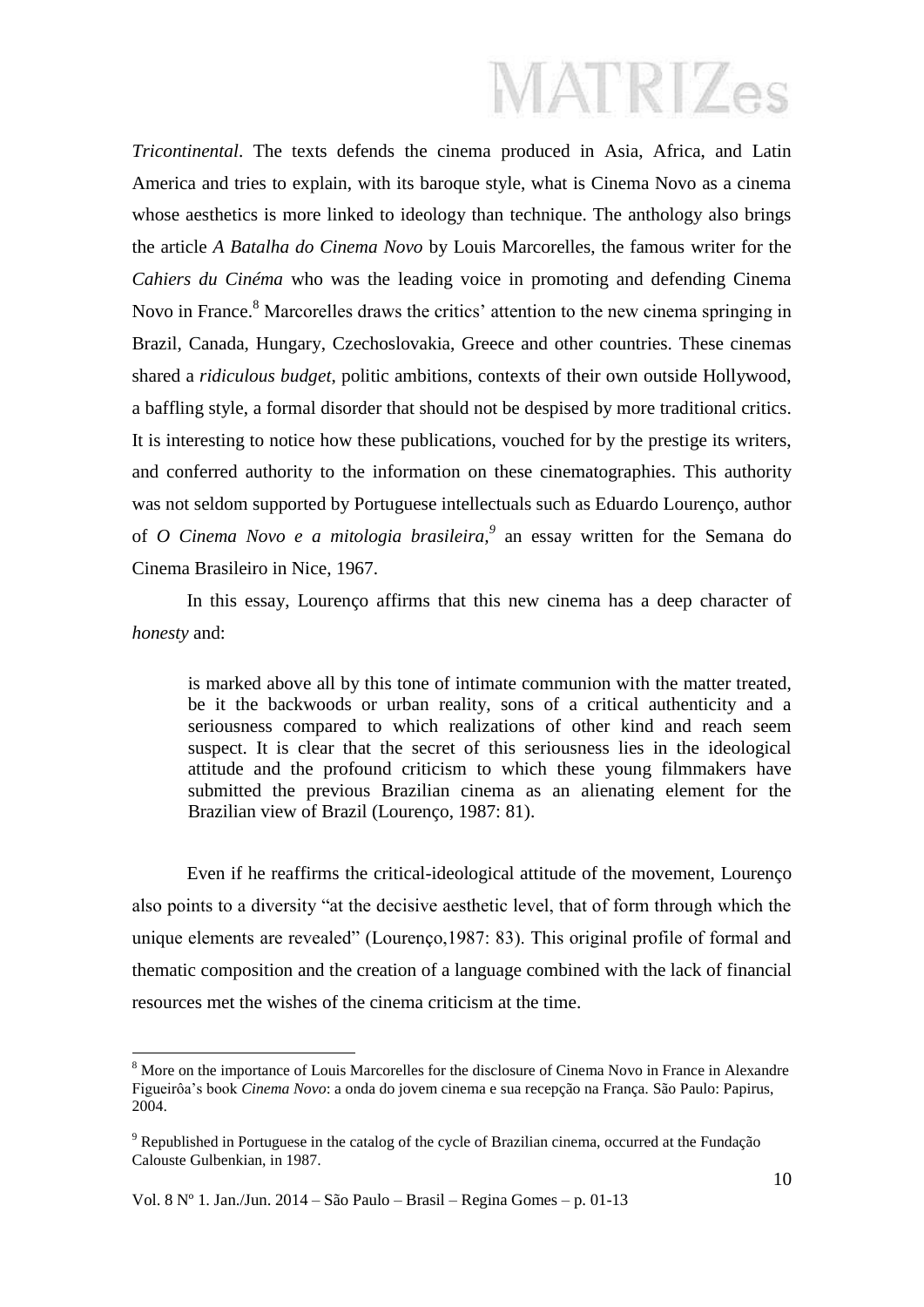#### **FINAL REMARKS**

We should still highlight how this contextual horizon in Portuguese society was favorable to the good reception of Brazilian Cinema Novo. Specialized magazines became a place for consecration and prestige for this new movement in cinema, mainly due to the identification of aesthetic and politic ideas, transfigured in a free criticism sometimes engaged, sometimes formalist, but always with the same aversion to the popular-commercial cinema. The cinematographic press after April 25 was open to new cinamatographies and played a considerable role in the acceptance and promotion of art and experimental cinema. It should be remember also that it was in the fifties and sixties that the critics stressed the artistic character of cinema, seen earlier by most viewers as simple distraction. Even if its influence on the commercial circuit of a movie has been small, the value of these texts was due mainly to the information and diffusion of an until then unknown cinema.

The instauration of a *modern cinema* put down the criterion of classical continuity revealing its commitment to the official language and the linear narrative logic. This instant of rupture in the history of cinema nurtured the debates among critics who generally welcomed the burgeoning of new cinemas, which incorporated, at least for a certain period of time, this modern line of invention.

In the sixties and seventies, the historic-social context in Portugal was undergoing a change of paradigms and it was up to the young filmmakers to propose something to dissipate the disenchantment that many critics had in relation to the end of national cinemas and the rapid growth of commercial cinema. The cinema press as an instrument of information and consecration backed the need for novelty, and new cinematographies with daring propositions were welcome. Indeed, there was no difficulty in seeing how Cinema Novo movies proposed aesthetic and politic transformations and their images reaffirmed the exposition of a hard and unfair reality. It was in this production context that the Portuguese criticism was grounded, often in the depiction of Brazilian social reality based on the movies' contents and always privileging the narrative element.

In the international plane, the circumstances were also favorable with the importance that the French criticism (from *Cahiers du Cinéma* to *Positif*) bestowed new

Vol. 8 Nº 1. Jan./Jun. 2014 – São Paulo – Brasil – Regina Gomes – p. 01-13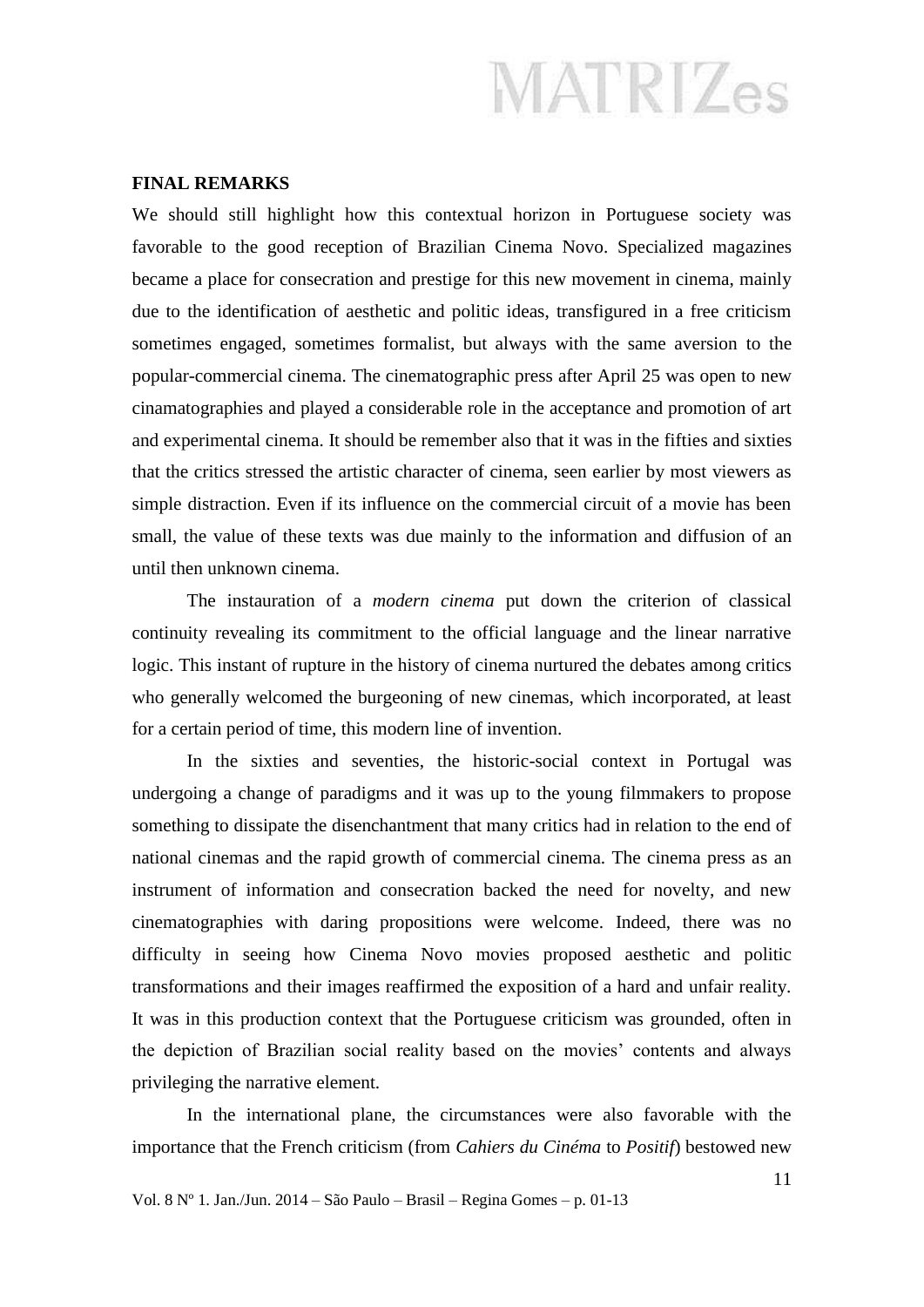cinemas and the increasingly brutal attack against the marketable Hollywood cinema, along with the growing politicization of European intellectuals' discourse at the time, who say art cinema as a concrete possibility for a social revolution.

It is finally important to add that this multilayered context that made the horizon of expectation of Portuguese criticism and its good reception to Brazilian movies was fundamental for understanding the image of Brazilian cinema in Portugal at the time―an image that will certainly affect all its history in Portugal up to this day.

#### **References**

- CAPDENAC, M. Descobertas dos cinemas da fome. *Seara Nova*. Lisboa, n. 1437, p. 216-217, july 1964.
- CAUTELA. A. Uma amostra incompleta. *Diário Popular*. Lisboa, march 21, 1971, p. 3.
- DUARTE, F. Cinema Novo luso brasileiro. *Celulóide*. Lisboa, n. 102, p. 1-2, june 1966.
- FIGUEIRÔA, A. *Cinema Novo*: a onda do jovem cinema e sua recepção na França. São Paulo: Papirus, 2004.
- GEADA, E. *O cinema espectáculo*. Lisboa: edições 70, 1987.
- JAUSS, H. R. Estética da recepção: colocações gerais. In: LIMA, L. C. *A literatura e o leitor*: textos de estética da recepção. Rio de Janeiro: Paz e Terra, 1979, p. 43-61.
- LOURENÇO, E. O cinema novo e a mitologia cultural brasileira. In: *Cinema brasileiro*. Lisboa: Cinemateca Portuguesa e Fundação Calouste Gulbenkian, 1987, p.79-90.
- MARCORELLES, L. A batalha do novo cinema. In: *Cadernos de cinema novo, novo cinema*. Lisboa: Dom Quixote, 1968, p. 23-46.
- PERESTRELLO, F. Cinema de língua portuguesa... em Portugal. *Celulóide*, Lisboa, n. 196, p. 11-13, april 1974.
- PINA, C. *Diário de Notícias*. Lisboa, march 17, 1971, p. 8.
- \_\_\_\_\_\_. *Diário de Notícias*. Lisboa, march 18, 1972, p. 8.
- PINTO, T. B. Uma personalidade ímpar do cinema brasileiro. *Plateia*. Lisboa, n. 748, p. 62, june 3, 1975.
- PLATEIA. Glauber Rocha em Portugal atraído pelo 25 de abril. Lisboa, n. 694, p. 24, may 18, 1974.
- ROCHA, G. O cinema tricontinental. In: *Cadernos de cinema novo, novo cinema*. Lisboa: Dom Quixote, 1968, p. 75-86.

Vol. 8 Nº 1. Jan./Jun. 2014 – São Paulo – Brasil – Regina Gomes – p. 01-13